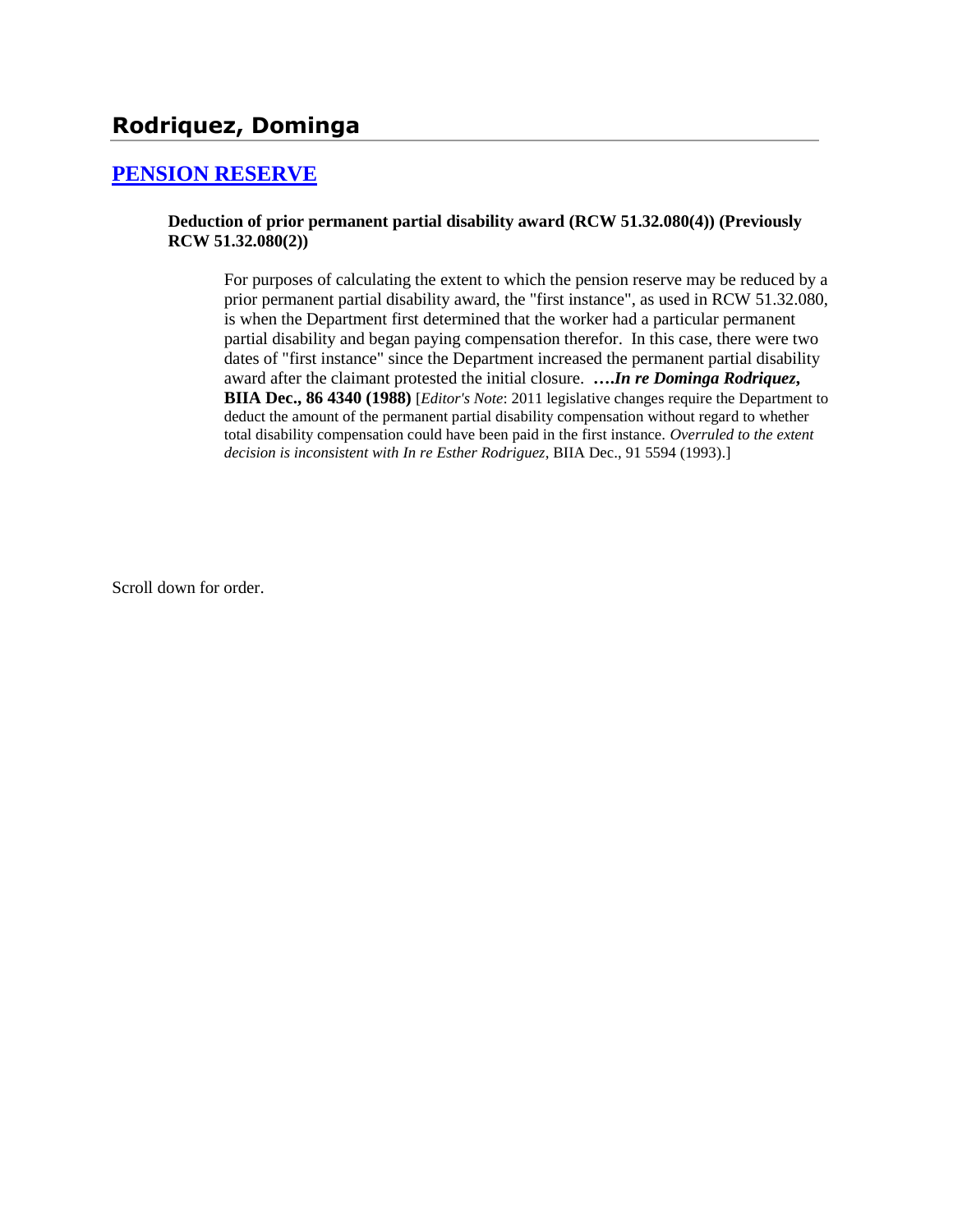### **BEFORE THE BOARD OF INDUSTRIAL INSURANCE APPEALS STATE OF WASHINGTON**

**)**

**IN RE: DOMINGA RODRIQUEZ ) DOCKET NO. 86 4340**

**CLAIM NO. H-693806 ) DECISION AND ORDER**

APPEARANCES:

Claimant, Dominga Rodriquez, by Prediletto, Halpin, Cannon & Scharnikow, P.S., per William L. Halpin

Employer, Mt. Adams Hop Ranches, Inc. None

Department of Labor and Industries, by The Attorney General, per A. Craig McDonald, Assistant

This is an appeal filed by the claimant on December 1, 1986, from an order of the Department of Labor and Industries dated November 20, 1986 which adhered to the provisions of an order dated November 6, 1986. The November 6, 1986 order was issued pursuant to an order of this Board dated October 17, 1986 and reopened the claim effective March 11, 1986, classified Ms. Rodriquez as a permanently totally disabled worker and placed her on the pension rolls effective March 11, 1986. The order of November 6, 1986 also determined that an overpayment of time-loss compensation payments totaling \$2,673.01 existed which would be recovered from future monthly pension benefits, and ordered that \$3,103.42 previously paid for permanent partial disability and/or interest be charged against Ms. Rodriquez's pension reserve and the monthly payments reduced accordingly. **REVERSED AND REMANDED**.

# **DECISION**

Pursuant to RCW 51.52.104 and RCW 51.52.106, this matter is before the Board for review and decision on a timely Petition for Review filed by the claimant to a Proposed Decision and Order entered on November 13, 1987 in which the order of the Department dated November 20, 1986 was affirmed.

This appeal was submitted on a factual stipulation and the contents of the Department file. We have reviewed both.

The issue raised is whether March 31, 1982 or October 1, 1981 is the date of "first instance" for purposes of calculating the reduction of the pension reserve by "any portion of the permanent partial disability compensation which exceeds the amount that would have been paid the injured worker if

1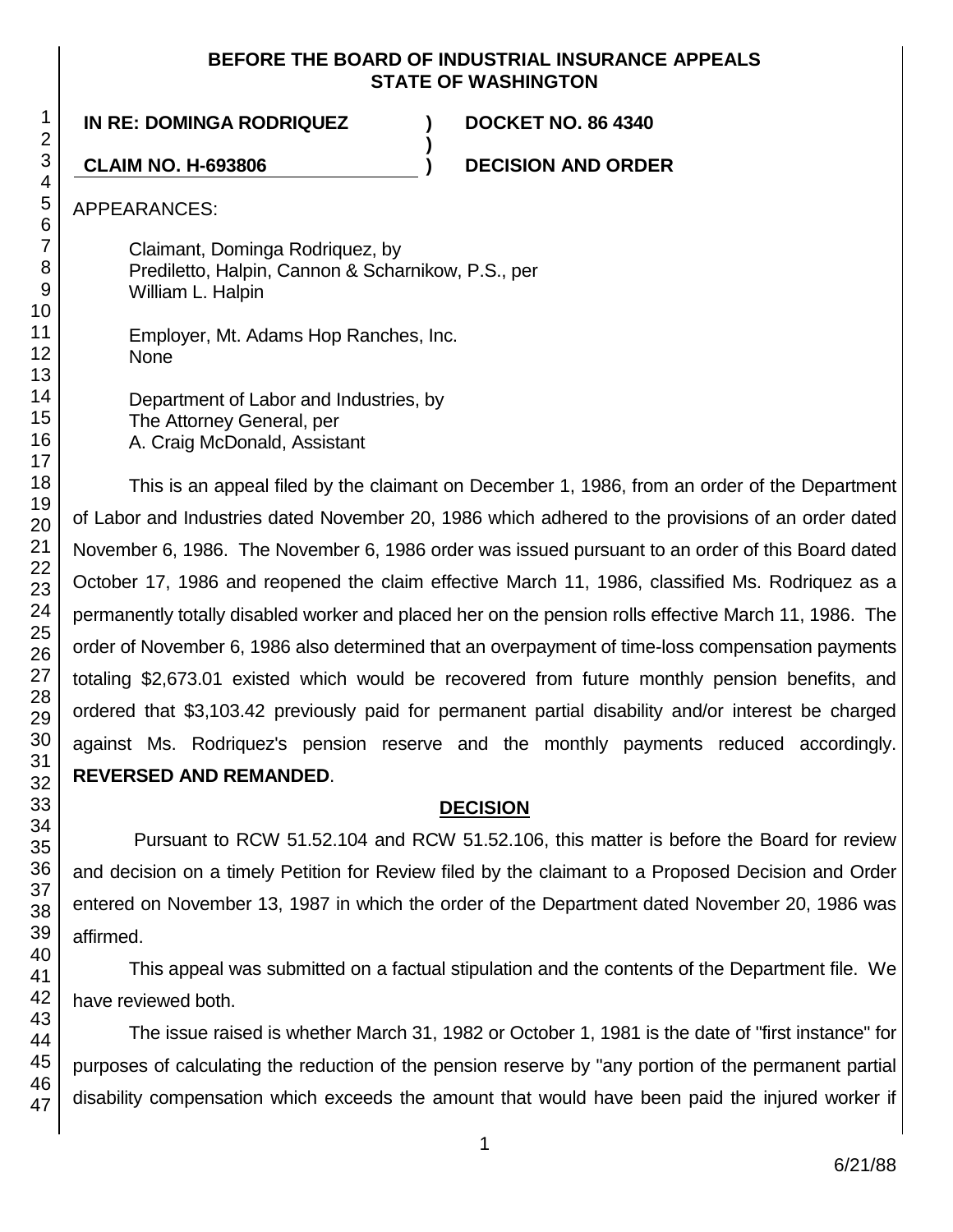permanent total disability compensation had been paid in the first instance . . .." RCW 51.32.080(2). We conclude that October 1, 1981 is the date of first instance with respect to the permanent partial disability award for cervical impairment which was made on that date, and that March 31, 1982 is the date of first instance with respect to the mental impairment award which was made on that date.

Ms. Rodriquez injured her neck during the course of her employment with Mt. Adams Hop Ranches on May 2, 1980. Her claim was allowed, and on October 1, 1981, the Department issued an order which closed the claim with an award for permanent partial disability equal to 10% as compared to total bodily impairment for cervical impairment. Ms. Rodriquez timely protested this closing order and the Department issued an order on December 3, 1981, adhering to the provisions of the October 1, 1981 order. Following an appeal to the Board, the Department reassumed jurisdiction and held the December 3, 1981 order in abeyance. According to the parties' stipulation, the sole action of the Department thereafter was to evaluate the extent of Ms. Rodriquez's permanent partial impairment.

On March 31, 1982, the Department issued an order which reopened the claim and closed it with the original award for permanent partial disability equal to 10% as compared to total bodily impairment for her cervical impairment and an additional award of 10% as compared to total bodily impairment for mental health residuals. On May 21, 1982 the Department issued an order holding the order of March 31, 1982 in abeyance pending further consideration, apparently in response to a complaint received from Employment Security, challenging payment of time-loss compensation for certain periods. However, on October 12, 1982, the Department adhered to the provisions of the March 31, 1982 order and no further appeal was taken by any party.

On August 22, 1983, Ms. Rodriquez filed an application with the Department to reopen her claim for aggravation of condition. The Department denied the application on April 11, 1984. On May 2, 1984, Ms. Rodriquez filed a notice of appeal with this Board from the April 11, 1984 order. The appeal was granted, proceedings were held, and on March 19, 1985, this Board issued an Order Adopting a Proposed Decision and Order entered on February 20, 1985, which reversed the Department's April 11, 1984 order and remanded the claim to the Department with directions to reopen it for provision of treatment and for such order action as was indicated by the law and the facts.

After reopening the claim, the Department paid Ms. Rodriquez time loss compensation pursuant to the provisions of several orders, including one dated March 11, 1986. Ms. Rodriquez appealed the March 11, 1986 order to this Board, contending that she was permanently totally disabled rather than temporarily totally disabled. On October 17, 1986, we issued an Order on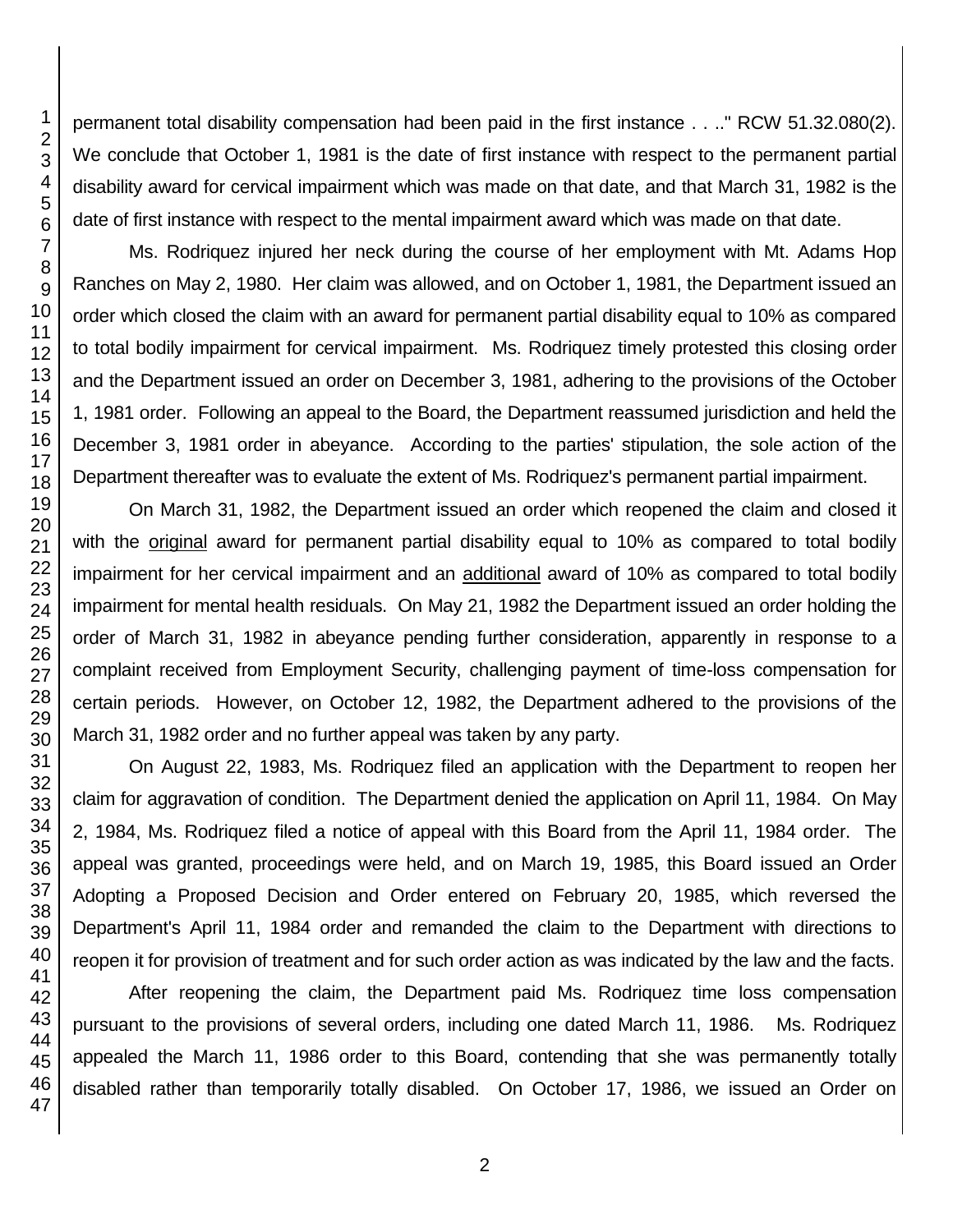Agreement or Parties which reversed the Department's March 11, 1986 order and remanded the claim to the Department with directions to issue an order determining Ms. Rodriquez to be a permanently totally disabled worker and to place her on the pension rolls effective March 11, 1986. The Department order of November 6, 1986 (reaffirmed by the Department order of November 20, 1986) followed, as did this appeal.

That portion of the Department order of November 6, 1986 which placed Ms. Rodriguez on the pension rolls is ministerial in nature, since it simply complied with the Board order of October 17, 1986. However, the manner in which the pension reserve should be reduced by previously paid permanent partial disability was not before us nor addressed by us in the prior order. Therefore, that portion of the Department order which determines that the pension reserve should be reduced by \$3,103.42, an amount previously paid for permanent partial disability and interest, is not ministerial and we have jurisdiction in this appeal over the claimant's challenge to the Department's method of applying the RCW 51.32.080(2) reduction provisions.

When it issued its order of November 6, 1986 (and the adherence order of November 20, 1986), the Department reduced Ms. Rodriquez's pension reserve pursuant to RCW 51.32.080(2) which provides:

> "Provided further, that in case permanent partial disability compensation is followed by permanent total disability compensation, any portion of the permanent partial disability compensation which exceeds the amount that would have been paid the injured worker if permanent total disability compensation had been paid in the first insurance shall be deducted from the pension reserve of such injured worker and his or her monthly compensation payments shall be reduced accordingly."

In interpreting this statute, the Department contends that the "first instance" as contemplated by RCW 51.32.080(2) is the date of the final order which directed payment of a permanent partial disability award. In Ms. Rodriquez's case, the Department determined that that particular order was the one issued on March 31, 1982. Accordingly, the Department subtracted \$8,896.58 which Ms. Rodriquez would have received in permanent total disability benefits between March 31, 1982 and August 11, 1983 (when the claim was reopened and she began to receive temporary total disability payments) from the \$12,000.00 she received in permanent partial disability payments pursuant to the order of March 31, 1982. The remainder of \$3,103.42 was determined to be the excess she received in permanent partial disability payments compared to what she would have received in permanent total disability payments had she been placed on a pension on March 31, 1982.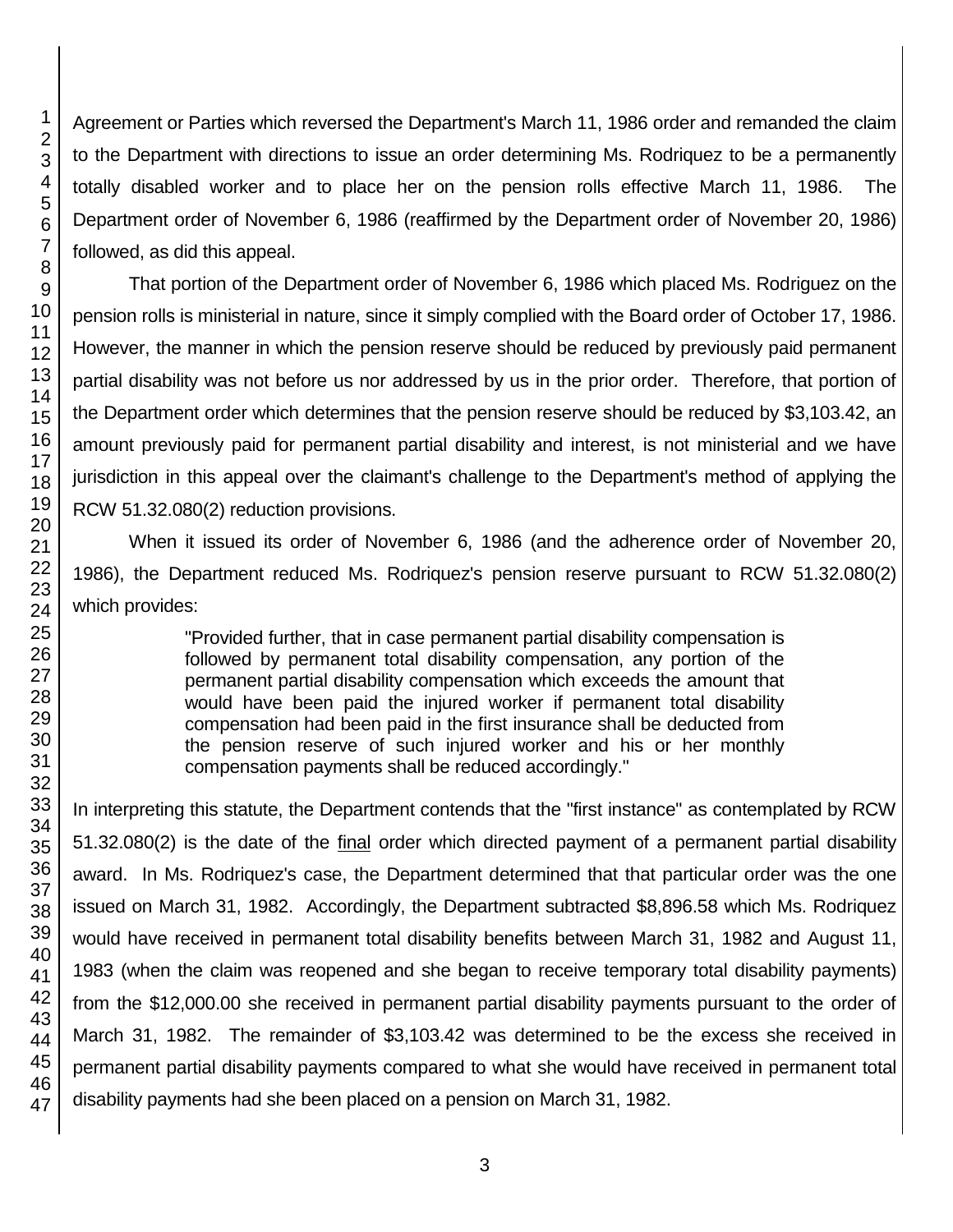Ms. Rodriquez contends that the "first instance" in this case is October 1, 1981, when it was first established that her industrially related condition was fixed and stable and the claim was closed with an award for permanent partial disability. She argues that the only action taken by the Department between October 1, 1981 and March 31, 1982 was to correct the error made in the first order which resulted in payment of an incorrectly low permanent partial disability award. It is clear that had the Department paid Ms. Rodriquez compensation for both her cervical and mental health impairments on October 1, 1981, there would be no excess. Ms. Rodriquez believes that the Department's error in computing the extent of her permanent partial disability should not result in any reduction of her pension benefits.

The Department urges that we have previously interpreted the meaning of "first instance" in a manner consistent with its interpretation in this case in In re John Jensen, BIIA Dec., 32,619 (1970), a case which it contends had identical facts to those now before us.

It is difficult to discern the exact factual background of Jensen. The case was presented on stipulated facts from which it appears that the claim was originally closed on December 16, 1953, without award for permanent partial disability, that it was reopened pursuant to Mr. Jensen's application to reopen for aggravation of condition filed on August 3, 1954 and that:

> "Thereafter, by reason for a series of Department closing orders and successive claimant's appeals therefrom, the claim effectively remained open until a Department closing order was entered on March 10, 1960, at which time it was conclusively determined that claimant had a permanent partial disability of 70 per cent (sic) of the maximum allowable for unspecified disabilities, the compensation paid for said disability being in the sum of \$4,200.00." Jensen, at 2.

The Board determined, in the course of discussing calculations to be made in effectuating RCW 51.32.080(2) that, "the date of "first instance" here, of course, is March 10, 1960." Jensen, at 4.

From the statement of facts presented, we are unable to discern whether any determination had been made prior to March 10, 1960 that Mr. Jensen's industrially related condition was medically fixed and that he had sustained a permanent partial disability. If that determination was first made on March 10, 1960, then Jensen would not be inconsistent with the claimant's argument in the instant appeal. However, because of the unclear factual background of Jensen, we are unable to determine that it presents any persuasive authority, either way, on the issue before us.

Furthermore, the precise issue decided in Jensen was that compensation for, and periods of, temporary total disability between the date of "first instance" and the date the order was issued which

1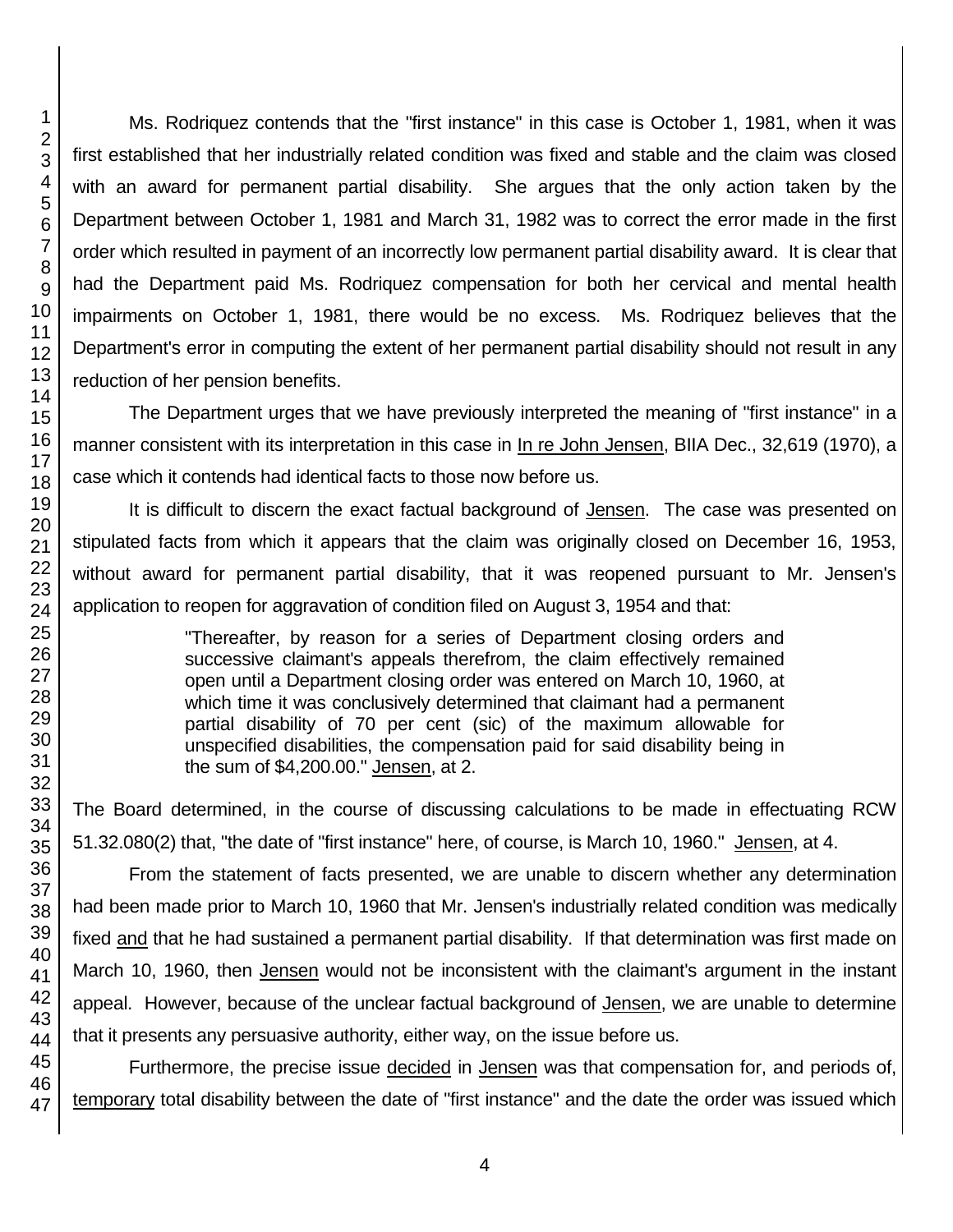determined the claimant to be totally permanently disabled should not be included in calculating the excess pursuant to RCW 51.32.080(2). Thus, the issue before us now was not raised by the parties or decided by the Board in Jensen.

Indeed, we know of no authority which addresses the precise issue before us in this appeal. None of the Board Decisions and Orders cited to us by the parties is directly on point. The question of when the date of first instance occurs would therefore appear to be one of first impression.

We do not wholeheartedly adopt either the Department's or the claimant's analysis, but instead forge a middle ground. We can see no basis for relating the March 31, 1982 award for mental impairment back to October 1, 1981. By the same token, we can see no logical reason to ignore the fact that payment of the cervical impairment aware was first ordered on October 1, 1981 and never rescinded by any subsequent order.

We are convicted that the finality of the Department order which establishes the existence of permanent partial disability is not necessarily the key to determining the date of "first instance." The critical inquiry is when the Department first determined that the claimant had a particular permanent partial disability and began paying compensation therefor. In this case, with respect to cervical impairment, that date was October 1, 1981 when the claim was closed with an award for permanent partial disability equal to 10% as compared to total bodily impairment. It appears that the Department paid the monetary award for the permanent partial disability in the interim between October 1, 1981 and March 31, 1982, in spite of Ms. Rodriquez's protest that she was entitled to a greater amount. It does not appear Ms. Rodriquez alleged in her protest that her condition was not fixed and stable as of October 1, 1981. More importantly, in its subsequent order the Department did not conclude that her cervical condition was not "permanent" and disabling. October 1, 1981 was, therefore, the first instance when the Department recognized that Ms. Rodriguez's industrially related cervical condition was fixed and that she was entitled to permanent partial disability compensation for cervical impairment. By the same reasoning, March 31, 1982 was the first instance when the Department recognized that Ms. Rodriquez's mental impairment was fixed and disabling and directed payment of a 10% permanent partial disability award therefor.

In so concluding, we note that the Department does not appear to actually have a policy that the "first instance" is the date of finality of a Department order establishing permanent partial disability. Were such a policy in effect, the Department could not have determined that the March 31, 1982 order closing Ms. Rodriquez's claim was the "first instance", inasmuch as that order was held in abeyance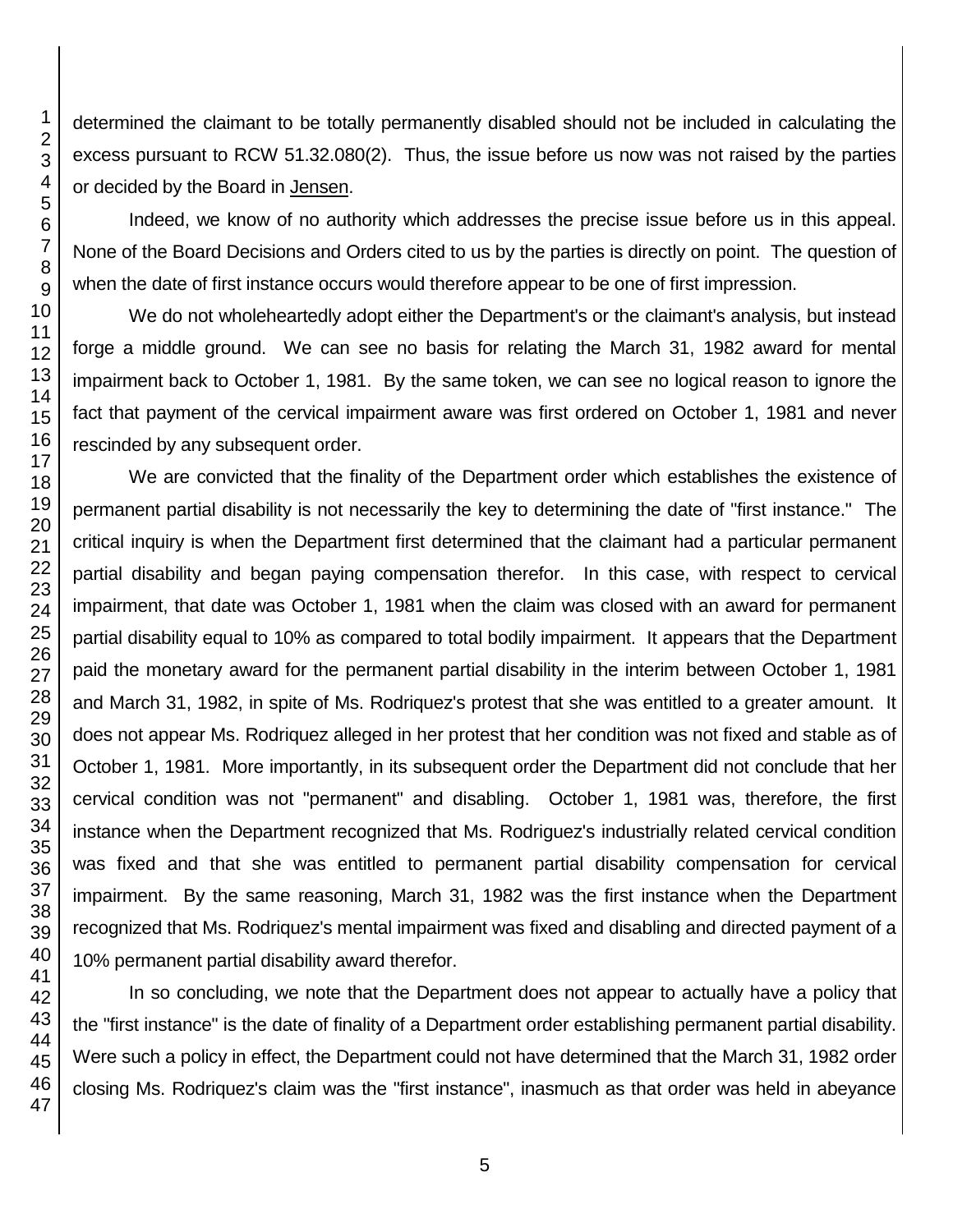47

and, like the October 1, 1981 order, never became final. The final order closing the claim with both permanent partial disability awards was dated October 12, 1982, when the Department adhered to the provisions of the March 31, 1982 order. Thus, if the Department in fact has such a policy, it did not adhere to it in the present case.

Based on the foregoing, we hold that, in the particular circumstances of this case, where an order awarding permanent partial disability compensation is protested on the ground of inadequacy of such compensation and a subsequent order merely increases the compensation for permanent partial disability, the date of "first instance" for purposes of computing the reduction of the pension reserve required by RCW 51.32.080(2) is the date of the original order, with respect to the amount of permanent partial disability paid by that order. The date of "first instance" with respect to any subsequent increased award for permanent partial disability is the first date on which the Department ordered that the increased amount be paid. Thus, in this appeal, the date of first instance for the cervical impairment award is October 1, 1981 and the date of first instance for the mental impairment award is March 31, 1982.

## **FINDINGS OF FACT**

1. On May 12, 1980 Dominga Rodriquez filed a claim for benefits alleging that she sustained an injury on May 2, 1980 during the course of her employment with Mt. Adams Hop Ranch. On July 11, 1980, the Department issued an order allowing the claim and benefits, including time-loss compensation, were paid.

On October 1, 1981, the Department issued an order which closed the claim with time-loss compensation as paid and an award for permanent partial disability equal to 10% as compared to total bodily impairment for cervical impairment. On November 18, 1981, Ms. Rodriquez filed a protest and request for reconsideration with the Department from its October 1, 1981 order. On December 3, 1981, the Department issued an order which adhered to the provisions of the October 1, 1981 order. On December 10, 1981, the claimant filed a notice of appeal with the Board of Industrial Insurance Appeals from the December 3, 1981 Department order. On December 28, 1981, the Department issued an order which reassumed jurisdiction of the claim and held the order of December 3, 1981 in abeyance. On December 29, 1981, this Board issued an order returning the claim to the Department for further action. On March 31, 1982, the Department issued an order reopening the claim to pay awards for permanent partial disability equal to 10% as compared to total bodily impairment for cervical impairment and 10% as compared to total bodily impairment for mental health impairment, less prior awards, whereupon the claim was closed. On May 21, 1982, within sixty days of March 31, 1982, the Department issued an order which held the March 31, 1982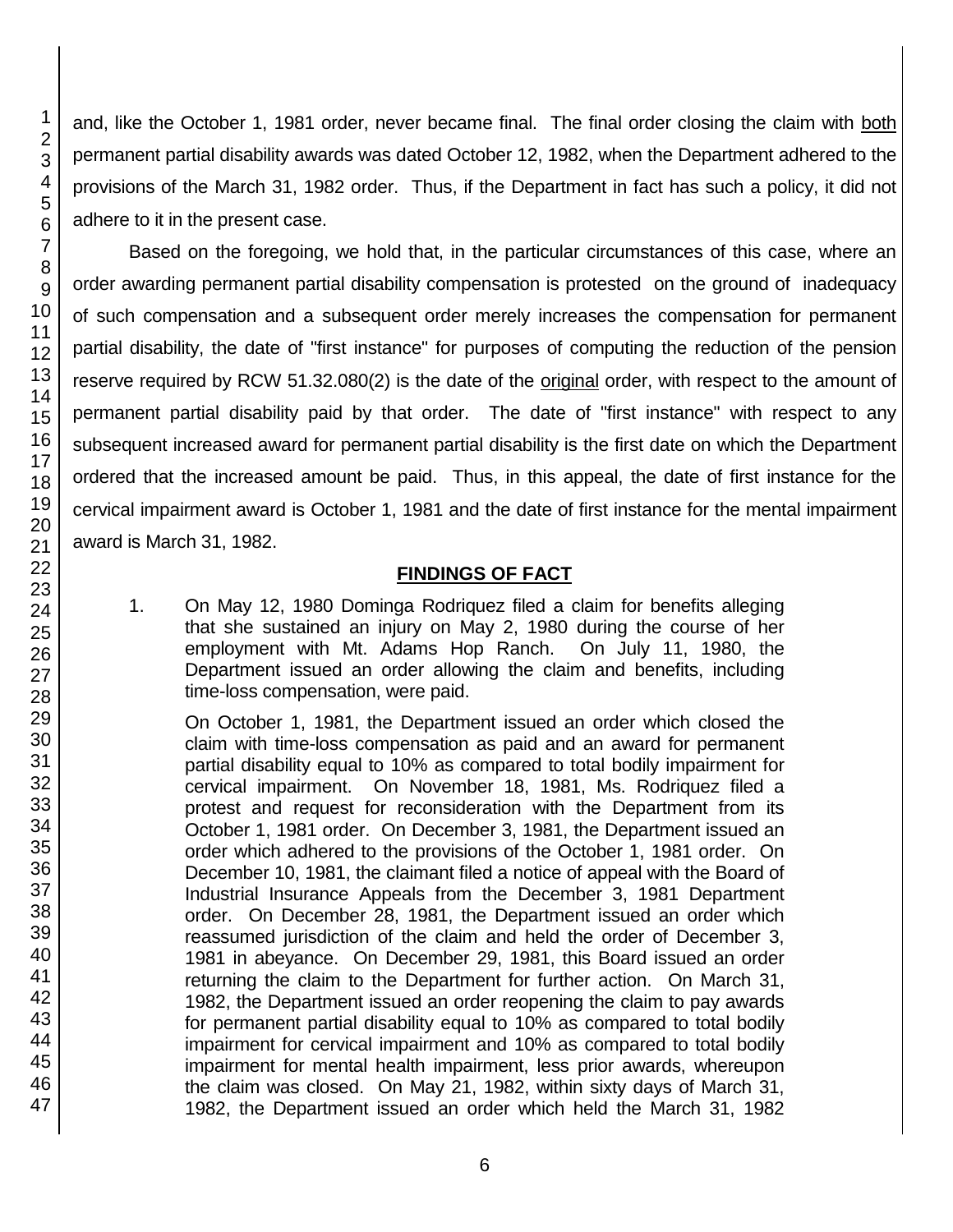order in abeyance. On October 12, 1982, the Department issued an order which adhered to the provisions of the March 31, 1982 order.

On August 23, 1983, Ms. Rodriquez filed an application to reopen the claim for aggravation of condition. On April 11, 1984, the Department issued an order which denied the application to reopen the claim. On May 2, 1984, Ms. Rodriquez filed a notice of appeal with this Board from the April 11, 1984 Department order. On May 17, 1984, this Board issued an order which granted the appeal, assigned it Docket No. 67,630 and directed that further proceedings be held. On March 19, 1985, this Board issued an Order Adopting a Proposed Decision and Order which had been issued on February 20, 1985 which reversed the Department's order of April 11, 1984 and remanded the claim to the Department with directions to reopen the claim for treatment and other action as required by the law and the facts. On April 4, 1985, the Department issued an order which complied with the Board's order of March 19, 1985 and reopened the claim effective August 11, 1983 for payment of benefits, including time-loss compensation.

On March 11, 1986, the Department issued an order which authorized payment of time-loss compensation to Ms. Rodriquez for the period from March 1, 1986 through April 30, 1986, less a deduction for previous overpayment. On May 5, 1986, Ms. Rodriquez filed a notice of appeal with this Board from the March 11, 1986 Department order. On May 21, 1986, this Board granted the appeal, assigned it Docket No. 86 1817 and directed that further proceedings be held. On October 17, 1986, this Board issued an Order on Agreement of Parties which reversed the Department's order of March 11, 1986, and remanded the claim to the Department with directions to issue an order which determined that Ms. Rodriquez was a totally and permanently disabled worker and which placed her on the pension rolls effective March 11, 1986. On November 6, 1986, the Department issued an order which complied with the Board's order of October 17, 1986. The order also determined that an overpayment of time- loss compensation payments totaling \$2,673.01 existed which would be recovered from future monthly pension benefits, and ordered that \$3,103.42 previously paid for permanent partial disability and/or interest be charged against Ms. Rodriquez's pension reserve and the monthly benefits reduced accordingly.

On November 17, 1986, Ms. Rodriquez filed a protest and request for reconsideration with the Department from its November 6, 1986 order. On November 20, 1986, the Department issued an order which adhered to the provisions of the November 6, 1986 order. On December 1, 1986, Ms. Rodriquez filed a notice of appeal with this Board from the Department's order of November 20, 1986. On December 16, 1986, this Board granted the appeal, assigned it Docket No. 86 4340 and directed that further proceedings be held.